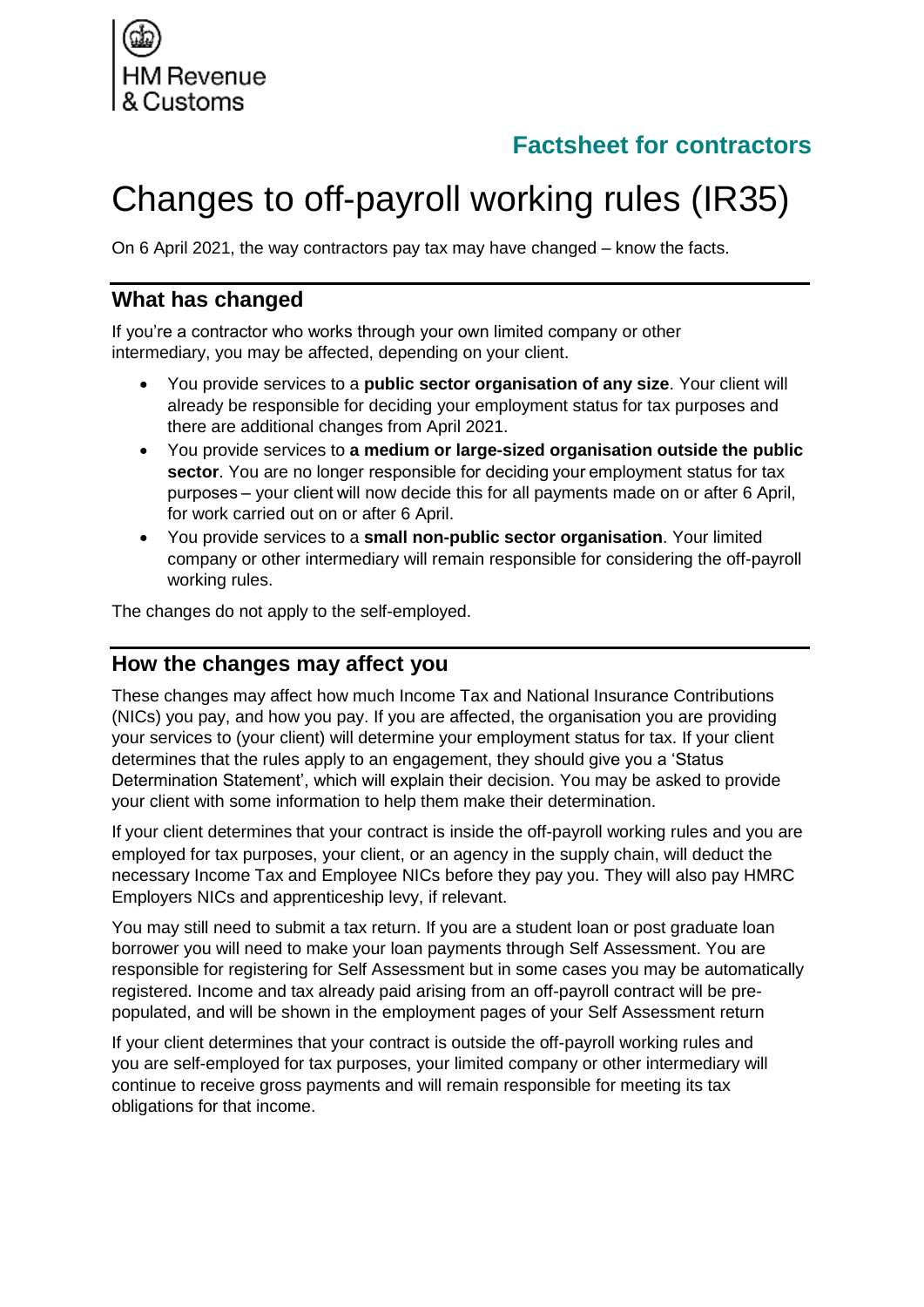## **Compliance checks into your intermediary**

HMRC will **never** use information acquired from the off-payroll working rules changes to open a new compliance enquiry into returns for tax years before 2021-22, unless there is reason to suspect fraud or criminal behaviour.

This includes any decisions that clients may have already made to prepare for the April 2020 changes, which were delayed.

HMRC took a similar approach when the rules changed in the public sector in 2017: HMRC didn't open any historic off-payroll compliance enquiries for tax years before 6 April 2017 due to the decision of a public authority under those reforms.

If you have an ongoing compliance enquiry with HMRC, we will not ask for any information on decisions that clients made or were in the process of making for these changes as evidence for those ongoing enquiries.

## **Your rights**

If you do not agree with your client's decision about your employment status for tax, you can raise your concerns through your client's status disagreement process, explaining why you disagree. All clients are required to introduce a process to ensure that they consider your views if you disagree with their decision. Your client will have 45 days from the date they receive your disagreement to respond to you. For more information go to [www.gov.uk/hmrc-internal-manuals/employment-status-manual/esm10015](https://www.gov.uk/hmrc-internal-manuals/employment-status-manual/esm10015)

If you are uncertain about a client organisation's size, you can formally request confirmation from them. The client has a legal obligation to respond.  For more information go to [www.gov.uk/hmrc-internal-manuals/employment-status-manual/esm10011a](http://www.gov.uk/hmrc-internal-manuals/employment-status-manual/esm10011a)

You will get relief on the tax paid when you withdraw the off-payroll income from your limited company or other intermediary, and you do not need to declare this income again when you withdraw it from your intermediary. For more information go to [www.gov.uk/hmrc-internal](https://www.gov.uk/hmrc-internal-manuals/employment-status-manual/esm10024)[manuals/employment-status-manual/esm10024](https://www.gov.uk/hmrc-internal-manuals/employment-status-manual/esm10024)

Where the off-payroll rules apply, this does not mean that you will be entitled to statutory payments or employment rights from the client you provide your services to or the agency that pays you. Salary paid to you from your own limited company may entitle you to statutory payments. For more information go to [www.gov.uk/hmrc-internal-manuals/employment](http://www.gov.uk/hmrc-internal-manuals/employment-status-manual/esm10033a)[status-manual/esm10033a](http://www.gov.uk/hmrc-internal-manuals/employment-status-manual/esm10033a)

### **What you need to do**

Use our other support available to help you understand the changes. You can find it here: <https://www.gov.uk/guidance/help-and-support-for-off-payroll-working>

Talk to your client about what the changes mean for you.

We know some contractors may be changing the way you work. If you are changing the way you work:

• Don't be tempted by tax avoidance, including schemes that claim to ensure that you are not affected by the off-payroll working rules or that otherwise offer to increase your take home pay. If something looks too good to be true, it probably is. For more